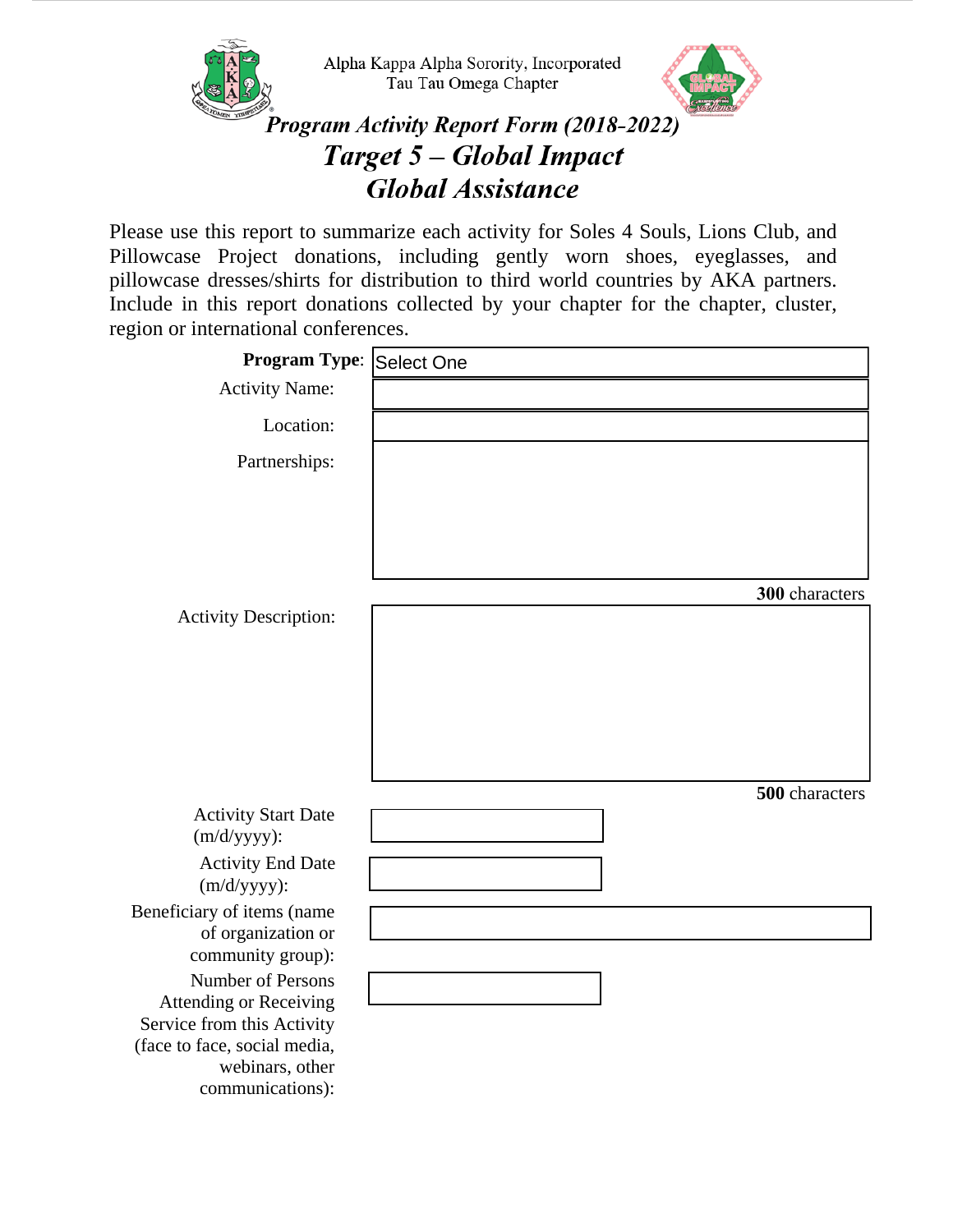| <b>Number of Eyeglasses</b>   |                              |
|-------------------------------|------------------------------|
| <b>Collected and Donated:</b> |                              |
| Number of Shoes Collected     |                              |
| and Donated:                  |                              |
| <b>Number of Dresses Made</b> |                              |
| and Donated:                  |                              |
| <b>Number of Shirts Made</b>  |                              |
| and Donated:                  |                              |
|                               |                              |
| <b>Monetary Donations</b>     |                              |
| Collected:                    |                              |
| Grants/funds received:        |                              |
| Chapter funds used:           |                              |
|                               | <b>Total Volunteer Hours</b> |

In this section, round to the nearest whole number. If not applicable, enter 0.

| Number of Hours of<br>Event $(s)$ :                                            |                                           |
|--------------------------------------------------------------------------------|-------------------------------------------|
| Number of Active Chapter<br>Sorors Participating:                              |                                           |
| Number of General<br><b>Members Participating:</b>                             |                                           |
| Number of Inactive Sorors<br>Participating:                                    |                                           |
| Number of Soror Volunteer<br>Hours (including hours for<br>event preparation): |                                           |
| Number of non-Sorors<br>Participating:                                         |                                           |
| Number of non-Soror<br><b>Volunteer Hours:</b>                                 |                                           |
|                                                                                | Communication                             |
| Did the event(s) receive                                                       | $\bigcap V_{\leq n}$ $\bigcap V_{\leq n}$ |

| event(s) receive | $O Yes$ O No |  |
|------------------|--------------|--|
| media attention  |              |  |

Media Attention: Select all that apply

 $\hfill\Box$ <br> <br> Radio

□ Newspaper

 $\Box$  Social Media

 $\Box$  <br> Flyers